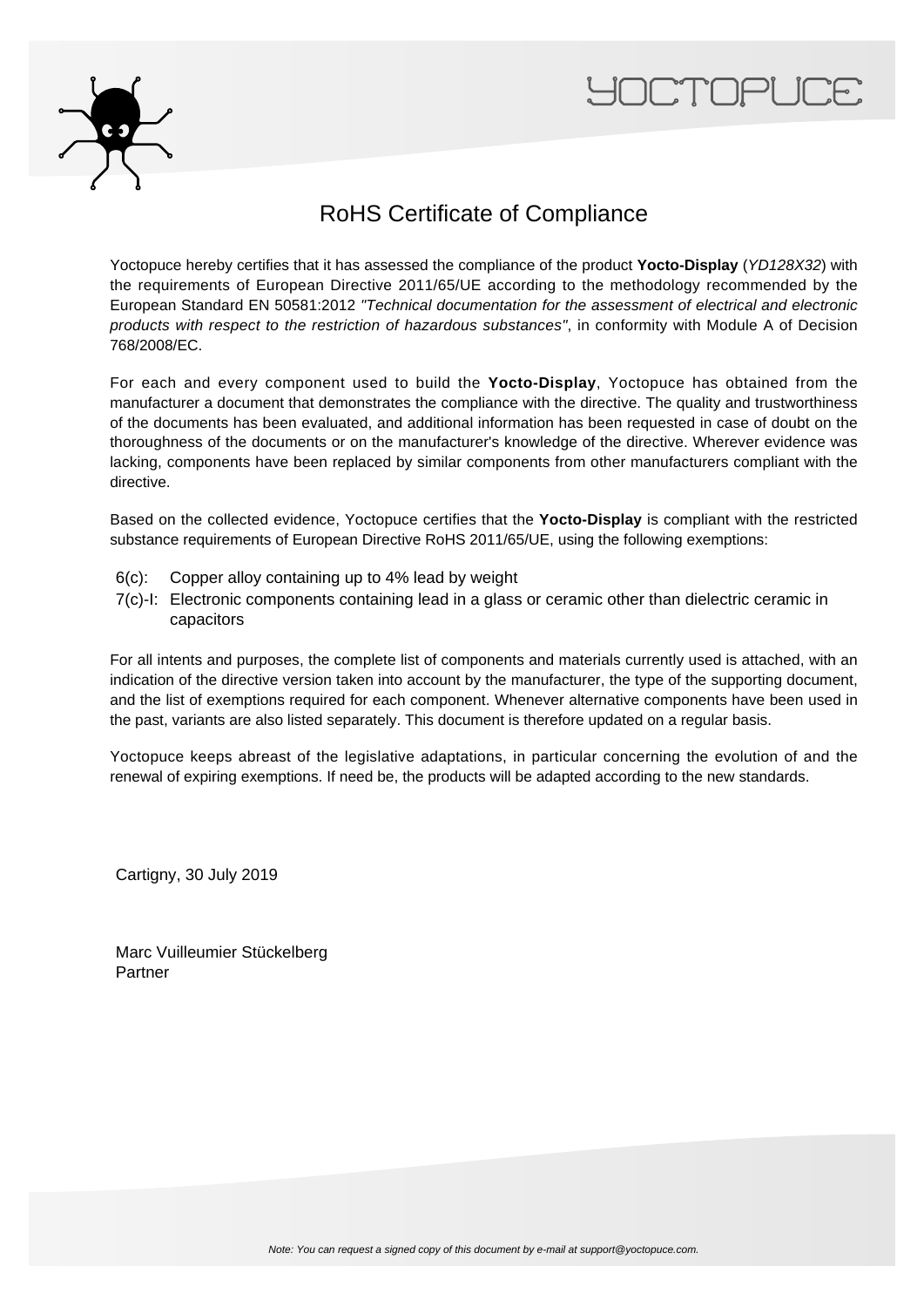

## **YOCTOPUCE**

## **Exhaustive list of components and materials currently used to build the Yocto-Display**

| Component            | Manufacturer                 | <b>Type</b>   | Compliance      | <b>Exemptions</b>        | Evidence                               |
|----------------------|------------------------------|---------------|-----------------|--------------------------|----------------------------------------|
| PIC24FJ256DA206-I/MR | Microchip                    | CPU           | RoHS 2015/863   |                          | Manufacturer Material Declaration      |
| C0805X331J5GACTU     | Kemet                        | Cap           | RoHS 2015/863   | $\overline{a}$           | Manufacturer Certificate of Compliance |
| C1608X6S1A106M080AC  | <b>TDK</b>                   | Cap           | RoHS 2015/863   | $\overline{a}$           | Manufacturer Certificate of Compliance |
| C2012X5R1C106M085AC  | <b>TDK</b>                   | Cap           | RoHS 2015/863   | $\overline{\phantom{a}}$ | Manufacturer Certificate of Compliance |
| C2012X7R1V225K125AE  | <b>TDK</b>                   | Cap           | RoHS 2015/863   | $\bar{\phantom{a}}$      | Manufacturer Certificate of Compliance |
| C2012X7R2E472K085AA  | <b>TDK</b>                   | Cap           | RoHS 2015/863   | $\overline{\phantom{a}}$ | Manufacturer Certificate of Compliance |
| CGA3E2X8R1E104K080AA | <b>TDK</b>                   | Cap           | RoHS 2015/863   | $\overline{\phantom{a}}$ | Manufacturer Certificate of Compliance |
| EMK107BB7225KA-T     | Taiyo Yuden                  | Cap           | RoHS 2015/863   | $\overline{a}$           | Manufacturer Certificate of Compliance |
| EMK316B7106KL-TD     | Taiyo Yuden                  | Cap           | RoHS 2015/863   | $\overline{\phantom{a}}$ | Manufacturer Certificate of Compliance |
| LMK107B7105KA-T      | Taiyo Yuden                  | Cap           | RoHS 2015/863   | $\overline{a}$           | Manufacturer Certificate of Compliance |
| UMK212B7105KG-T      | Taiyo Yuden                  | Cap           | RoHS 2015/863   | $\ddot{\phantom{a}}$     | Manufacturer Certificate of Compliance |
| ZX62-B-5PA(33)       | Hirose                       | Connecteur    | RoHS 2015/863   | $\blacksquare$           | Manufacturer Certificate of Compliance |
| 687 124 145 22       | Würth Electronic             | Connecteur    | RoHS 2015/863   | $\sim$                   | Analytical test results                |
| 691_210_910_008      | Würth Electronic             | Connecteur    | RoHS 2015/863   | 6(c)                     | Analytical test results                |
| FAN4010IL6X F113     | Fairchild (On Semiconductor) | Current_Sense | RoHS 2015/863   | $\overline{a}$           | Manufacturer Certificate of Compliance |
| NHD-2.23-12832UCB3   | Wisechip                     | Ecran         | RoHS 2011/65/UE | $\overline{\phantom{a}}$ | Manufacturer Certificate of Compliance |
| UG-2864ALBPG14       | Wisechip                     | Ecran         | RoHS 2011/65/UE | $\overline{a}$           | Manufacturer Certificate of Compliance |
| IS25LP064A-JKLE-TR   | <b>ISSI</b>                  | Eprom         | RoHS 2015/863   | $\overline{\phantom{a}}$ | Manufacturer Certificate of Compliance |
| SELECT-10            | Kester                       | Flux          | RoHS 2015/863   | $\overline{a}$           | Analytical test results                |
| 744_025_100          | Würth Electronic             | Ind           | RoHS 2015/863   | $\ddot{\phantom{a}}$     | Manufacturer Certificate of Compliance |
| MCP1703T-3302E/CB    | Microchip                    | LDO           | RoHS 2015/863   | $\overline{\phantom{a}}$ | Manufacturer Material Declaration      |
| AA2214QBS/D          | Kingbright                   | LED-bleu      | RoHS 2015/863   | $\overline{\phantom{a}}$ | Manufacturer Certificate of Compliance |
| DMP3098L-7           | Diodes Incorporated          | P-fet         | RoHS 2015/863   | $\overline{a}$           | Manufacturer Certificate of Compliance |
| FR4-ENIG             | Multi-cb                     | PCB           | RoHS 2015/863   | $\overline{a}$           | Manufacturer Certificate of Compliance |
| LMR62014XMFE/NOPB    | <b>Texas Intruments</b>      | Regulateur    | RoHS 2015/863   | $\overline{a}$           | Manufacturer Certificate of Compliance |
| RK73H1JTTD1202F      | KOA speer electronics        | Res           | RoHS 2015/863   | $7(c)-1$                 | Manufacturer Certificate of Compliance |
| RK73H1JTTD1242F      | KOA speer electronics        | Res           | RoHS 2015/863   | $7(c)-1$                 | Manufacturer Certificate of Compliance |
| PE0603FRF470R1L      | Yageo                        | Res           | RoHS 2015/863   |                          | Manufacturer Certificate of Compliance |
| RC0603FR-070RL       | Yageo                        | Res           | RoHS 2015/863   | $7(c)-1$                 | Manufacturer Certificate of Compliance |
| RC0603FR-07100KL     | Yageo                        | Res           | RoHS 2015/863   | $7(c)-1$                 | Manufacturer Certificate of Compliance |
| RC0603FR-07100RL     | Yageo                        | Res           | RoHS 2015/863   | $7(c)-1$                 | Manufacturer Certificate of Compliance |
| RC0603FR-0710KL      | Yageo                        | Res           | RoHS 2015/863   | $7(c)$ -l                | Manufacturer Certificate of Compliance |
| RC0603FR-071K5L      | Yageo                        | Res           | RoHS 2015/863   | $7(c)$ -l                | Manufacturer Certificate of Compliance |
| RC0603FR-071KL       | Yageo                        | Res           | RoHS 2015/863   | $7(c)$ -l                | Manufacturer Certificate of Compliance |
| RC0603FR-071ML       | Yageo                        | Res           | RoHS 2015/863   | $7(c) - 1$               | Manufacturer Certificate of Compliance |
| RC0603FR-0747KL      | Yageo                        | Res           | RoHS 2015/863   | $7(c) - 1$               | Manufacturer Certificate of Compliance |
| 04-7068-0000         | Kester                       | SAC305 bar    | RoHS 2015/863   | $\sim$                   | Manufacturer Certificate of Compliance |
| 24-7068-7603         | Kester                       | SAC305 wire   | RoHS 2015/863   | $\overline{a}$           | Manufacturer Certificate of Compliance |
| BAT54CWT1G           | <b>ON Semiconductor</b>      | Schottky      | RoHS 2015/863   | $\overline{\phantom{a}}$ | Manufacturer Material Declaration      |
| SB6N58-M500SI        | <b>KOKI</b>                  | Solder paste  | RoHS 2015/863   | $\overline{\phantom{a}}$ | Manufacturer Certificate of Compliance |
| KMR211NGLFS          | <b>C&amp;K Components</b>    | Switch        | RoHS 2015/863   | $\overline{\phantom{a}}$ | Manufacturer Certificate of Compliance |

## **Alternate components that may have been used in the past to build the Yocto-Display**

| <b>Component</b>   | <b>Manufacturer</b>   | Type       | Compliance      | <b>Exemptions</b> | <b>Evidence</b>                        |
|--------------------|-----------------------|------------|-----------------|-------------------|----------------------------------------|
| C0603C106M9PACTU   | Kemet                 | Cap        | RoHS 2015/863   |                   | Manufacturer Certificate of Compliance |
| C0805C105K4RACTU   | Kemet                 | Cap        | RoHS 2015/863   |                   | Manufacturer Certificate of Compliance |
| GRM188R60J105KA01D | Murata                | Cap        | RoHS 2011/65/UE |                   | Manufacturer Certificate of Compliance |
| GRM188R61C225KE15D | Murata                | Cap        | RoHS 2011/65/UE |                   | Manufacturer Certificate of Compliance |
| GRM188R71E104KA01D | Murata                | Cap        | RoHS 2011/65/UE |                   | Manufacturer Certificate of Compliance |
| GRM216R71H331KA01D | Murata                | Cap        | RoHS 2011/65/UE |                   | Manufacturer Certificate of Compliance |
| GRM21BR61E225KA12L | Murata                | Cap        | RoHS 2011/65/UE |                   | Manufacturer Certificate of Compliance |
| GRM31CR61C106KA88L | Murata                | Cap        | RoHS 2011/65/UE |                   | Manufacturer Certificate of Compliance |
| C2012X7R2E472KT5   | <b>TDK</b>            | Cap        | RoHS 2015/863   |                   | Manufacturer Certificate of Compliance |
| EMK107BC6106MA-T   | Taiyo Yuden           | Cap        | RoHS 2015/863   |                   | Manufacturer Certificate of Compliance |
| 885 012 206 071    | Würth Electronic      | Cap        | RoHS 2015/863   |                   | Manufacturer Certificate of Compliance |
| ZX62-B-5PA(11)     | Hirose                | Connecteur | RoHS 2011/65/UE |                   | Compliance statement                   |
| DD-12864YW-6A      | Wisechip              | Ecran      | RoHS 2011/65/UE |                   | Manufacturer Certificate of Compliance |
| S25FL164K0XNFI013  | Cypress               | Eprom      | RoHS 2015/863   |                   | Manufacturer Certificate of Compliance |
| W25Q32JVZPIQ       | Winbond               | Eprom      | RoHS 2015/863   |                   | Manufacturer Certificate of Compliance |
| ASMT-TBBM-NP902    | Avago (Broadcom)      | LED-bleu   | RoHS 2011/65/UE |                   | Compliance statement                   |
| RK73H1JTTD1501F    | KOA speer electronics | Res        | RoHS 2015/863   | $7(c) - 1$        | Manufacturer Certificate of Compliance |
| RK73H1JTTD4702F    | KOA speer electronics | Res        | RoHS 2011/65/UE | $7(c)$ -l         | Manufacturer Certificate of Compliance |